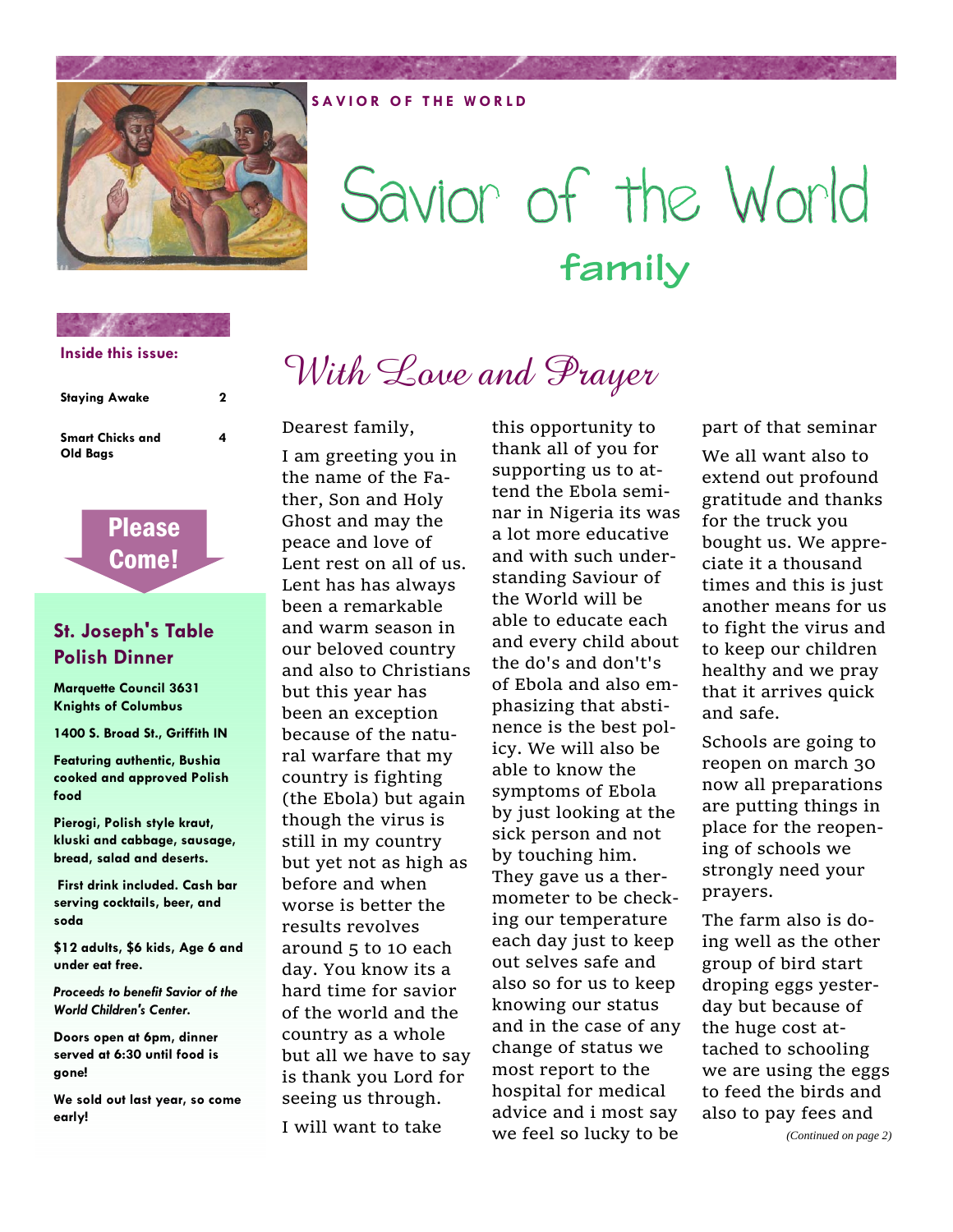

Page 2

Savior of the World **Lent 2015** 

## With Lave and Prayer



## **NOW YOU'VE DONE IT** and the case of the case of the case of  $\ell$  of  $\ell$  of  $\ell$  of  $\ell$  of  $\ell$  of  $\ell$  of  $\ell$  of  $\ell$  of  $\ell$  of  $\ell$  of  $\ell$  of  $\ell$  of  $\ell$  of  $\ell$  of  $\ell$  of  $\ell$  of  $\ell$  of  $\ell$  of  $\ell$  of  $\ell$  of

Here is the car you bought for Louisa and the children!

It is a 2009 Toyota Highlander, with 75,000 miles. The cost was \$15,200. It is now on a ship going to Africa. Louisa should receive it at the end of May.



**ALCOHOL:** 

**It can be discouraging to think that one small item – made the difference between a mother's joy and a mother's Passion.** 

other school items and necessities. So far we are not doing any savings from the

*(Continued from page 1)* farm. We have Francis Conteh who is now in University we are kindly asking for his support as we are not strong now to carry university ex‐

## **Staying Awake**

To all my dear broth‐ ers and sisters in the Savior of the World Family,

We are very close to the yearly celebra‐ tion of the Paschal

> Mystery, the thoughtful re‐ living of Je‐ sus' choice to save the world by his Passion, Death, Resur‐ rection, and Ascension in‐

to heaven. I pray that this holy time of the year be a source of personal newness – a new faith that is more alive, a hope that is more alert to God's promises, and a new love that is ready to reach out to people whom we per‐ haps have placed well outside our field of vision. May this be a time when we open our eyes, minds and hearts to God's activity in the depths of our souls – he is the God who never sleeps.

But when Jesus was choosing to be Savior of the World, when he was telling his Fa‐ ther that at the age of 33 he was ready to accept insult, humili‐ ation, rejection, ex‐ cruciating hunger and thirst, the sharp, ripping pains of the scourging and the crowning, the smashed nerves that come with the nailing to the cross, a very lonely death… ‐ when Jesus said, "Yes," to all this in the Garden of Gethsemane, the apostles were sleep‐ ing. Are we sleeping

penses. We love you very much and you are always in our love and prayers

Louisa and

when Jesus suffers?

Among the poorest of the poor are the chil‐ dren of Sierra Leone to whom you give special loving atten‐ tion. These are chil‐ dren who have known moments in the past when they thought they would not make it, in dan‐ ger of impending death, because they were ignored, left outside, scorned, abandoned – the frightening lack of love, the indifference and neglect that chil‐ dren do not deserve. Then they found Louisa, Kadiatu, Sav‐ ior of the World – they found you!

Now to share a true moment of my life: when I think of the Passion of Jesus, of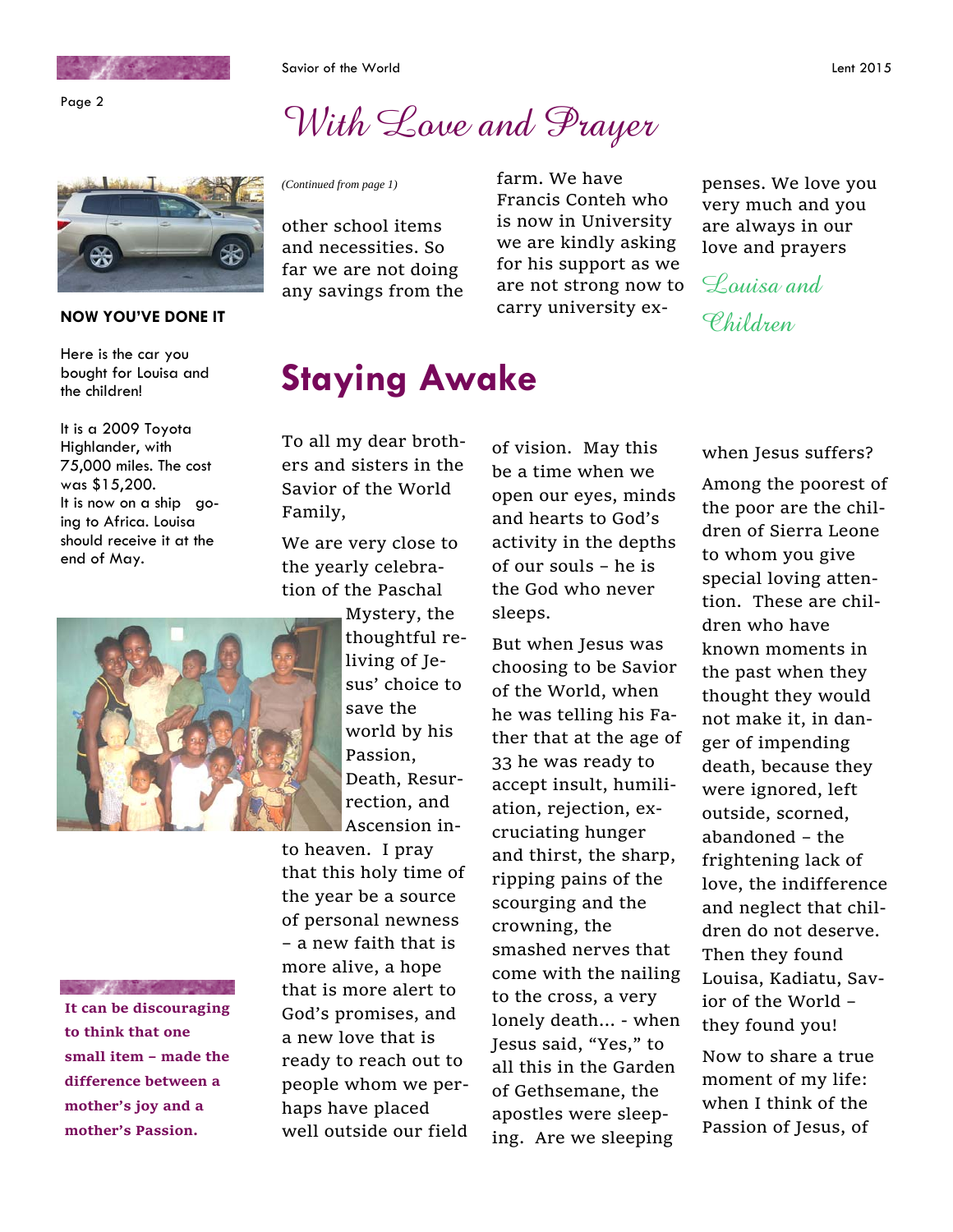## **Staying Awake**

those who do not stay awake with him in his moments of feeling left outside, scorned and aban‐ doned – of those who continue to seek a moment of selfgratification, a mo‐ ment of self‐ satisfaction, giving in to personal cravings without a thought about the needs of any other human be‐ ing – when I think of those who sleep in their own small world of self‐ interest, my eyes shift direction. Now I am looking at an‐ other population of poorest of the poor, those of Albania. In‐ deed since I have lived in both coun‐ tries, Sierra Leone and Albania, I must say truthfully that Albania is poorer.

Another eye‐catching fact when one makes a comparison be‐ tween the two coun‐ tries is that Albani‐ ans are extremely hardworking, eat one meal per day, usually at 9 pm at night; and

they are working the soil of a very rocky and treacherous ter‐ rain in the Balkan Mountains.

Now my contempla‐ tion on Jesus in his Passion becomes quite more specific: I am in the house of an Albanian family that has invited me for a feast. As usual, it is the one time of the year when families have united together to kill a goat in order to make it a really hearty celebration. I know the family: I have baptized and confirmed most of them and have given them their First Com‐ munion. But I see that one twenty‐five‐ year‐old woman is especially quiet and reserved. She is very extraordinary in her silence: it is not at all like an Albanian woman to be like that.

So I ask her sister in a moment of privacy: "What has hap‐ pened?"

And her sister tells me in a low, subdued voice – she speaks forthrightly but a painful emotion is also struggling to hide right below the surface of her words: "Father, we were all sleeping. We tried our level best to gather all the wood available – it wasn't much – and then light the wood in such a way that the fire could keep us warm as long as possible during the night. But the wood wasn't enough. My sister was holding her two‐ month old baby very tightly against her breasts to give the baby warmth. But in the morning when my sister woke up, the baby in her arms remained still. The baby had died from the cold."

It can be discourag‐ ing to think that one small item – the wood for the fire – made the difference between a mother's joy and a mother's Passion. Even the small but generous gesture of love you extend to a child to‐ day – for the child's material welfare or

the child's spiritual welfare – can help that child to live through her passion and enter into the joy of the resurrection.

and the first con-

I am exhorting you to recognize the Sav‐ ior's joy: it is a joy, my brothers and sis‐ ters, that is meant to be shared. I am speaking of the joy that is the graced consequence of our day‐to‐day sacrifices in this world, of our own personal pas‐ sions. But I am also speaking of the joy that seals our eternal destiny in the soli‐ darity of the one Family of God forever in heaven. May God bless you all with the Easter he has planned eternally to give you! **Father Umuhozanimana** 

### **SAVIOR OF THE WORLD**

a province of the said

7723 West State Road 2 La Porte, IN 46356

www.savioroftheworld.org

219-765-1396

sotw@savioroftheworld.org